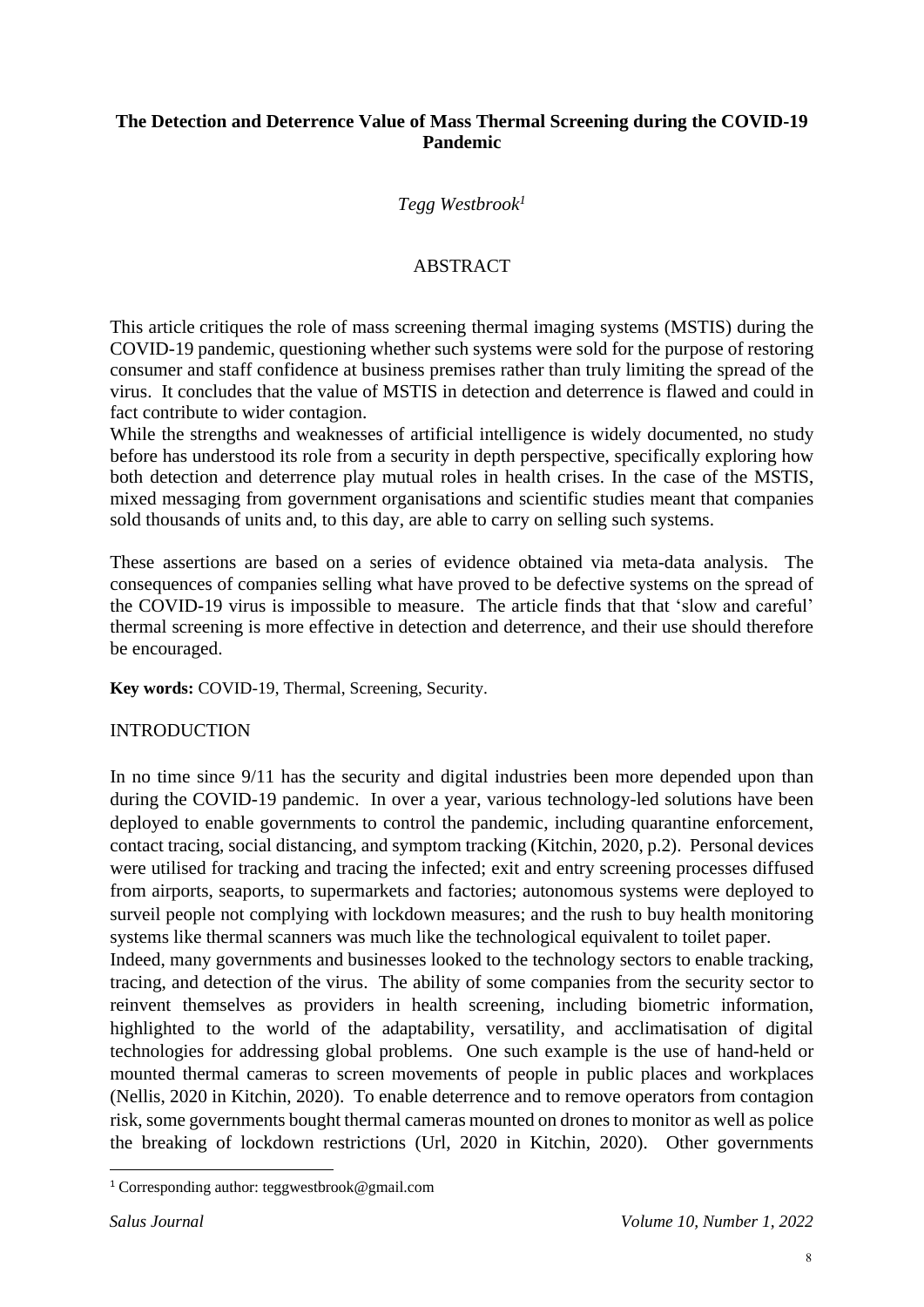equipped emergency managers with smart helmets which boasted scanning up to 200 peoples' body temperature a minute (Reuters, 2020 in Kitchin, 2020).

Whilst the effectiveness of such systems (especially in detection) demands serious scrutiny, this article specifically focuses on the proliferation of mass screening thermal imaging systems (MSTIS), a system which has largely been accused of being ineffective at detecting fevers – a symptom of COVID-19 – by a number of national and intergovernmental organisations. Despite this, MSTIS were widely adopted by many industries as a means to get business functions 'back to normal.' It has been argued that companies pushing MSTIS undercut genuine and more quality-assured systems, potentially contributing to a false sense of safety and thus ultimately putting people at risk.

There are four issues that we grapple with here with respect to the limitations of MSTIS; the first is the fact that the technical abilities of thermal camaras often do not meet the required specifications to effectively screen people 'on mass.' The second issue is that the procedural limitations with respect to screening large numbers of people at a given time, as well as the technical limitations explained before, means that the ineffectiveness of this form of health screening is magnified. Third, 'fever detection' has certain limitations for detecting the virus as many people are asymptomatic and temperature fluctuations can happen in many different environments. All the above issues have been highlighted by national bodies in the UK, USA, Europe, Australia and by the World Health Organisation (WHO), among many others. While the strengths and weaknesses of artificial intelligence is widely documented, MSTIS, however, are still openly marketed by some security companies to this day – over a year into the pandemic at the time of writing.

Even if the effectiveness of such technologies is limited, politicians, policy makers and citizens may consider the use of thermal screening as a supplementary tool to combat the spread of the virus (Kitchin, 2020). The rush to roll out such technologies is possibly necessary as 'force multipliers' as a supplementary part of a wider spectrum of measures. Indeed, in criminology and counterterrorism literature, the deterrence factor (fear of getting 'caught') can be equally if not more important than the security measures' ability to detect and enable response, especially if the technologies or procedures in question have weaknesses (Schneier, 2003). Since research has shown that people who experience symptoms are still willing to endanger others by not testing and self-quarantining (Technical Advisory Group, 2021), deterrence thus plays an extremely important role in health crises.

Expanded, as previously noted, the element of deterrence – including threats of fines, compulsory testing, and surveillance – played a role during the COVID-19 pandemic. However, while the element of deterrence has been documented in security literature and security crises, it has not been fully understood in the context of health crises. The deterrence value in health crises demand much more discussion than what current academia – mostly from security studies, not health science disciplines – give time and energy for. The article therefore asks: Even if ineffective, do thermal imaging systems provide a deterrence value that goes beyond its actual effectiveness? The article hereafter scrutinised both 'slow and careful' and rapid thermal screening.

The article first provides a brief history of thermal technology and the present market landscape. Drawing on Bruce Schneier's theory of 'security theatre,' it then explores the 'allure' and 'security spectacle' attached to modern digital technologies and how this resonates with the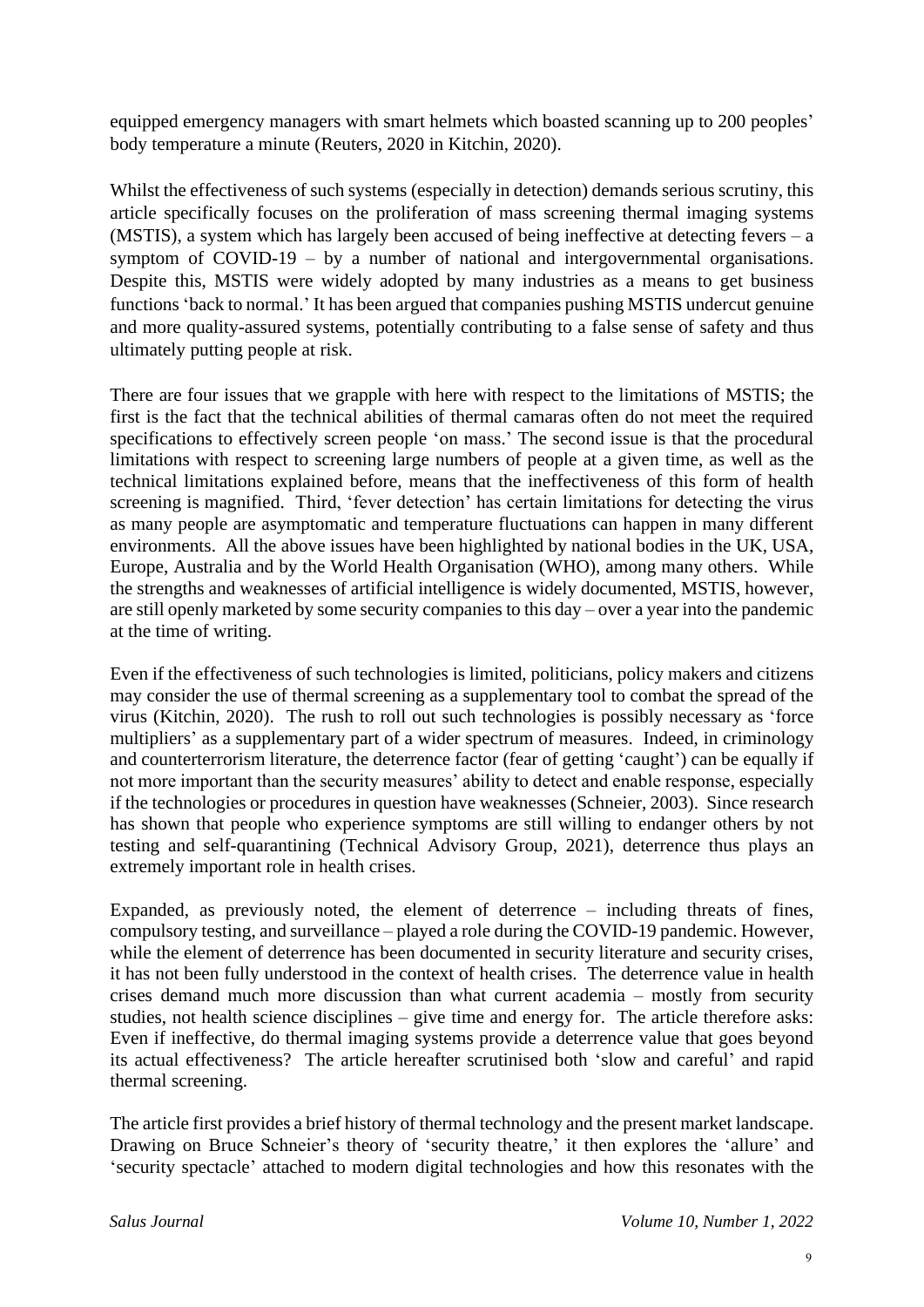development and distribution of MSTIS. In particular, it draws on how sensor fusion – the idea of combining different sensors to reduce uncertainty – appeals particularly to the 'cost-benefit' sales pitch, potentially overriding the needs for safety and security to the betterment of efficiency, productivity, and customer reassurance. It then draws on the concerns expressed by national and intergovernmental organisations, as well as previous scientific research, that has contested the viability of mass fever screening. It discusses the parallels of the importance of deterrence and detection in both security and health crises. Its overriding conclusion is that, at least from a 'security' trade-off perspective, MSTIS neither contribute substantially to detection and deterrence.

### BRIEF HISTORY OF THERMAL TECHNOLOGY

Infrared cameras detect the infrared energy emitted, transmitted or reflected via infrared spectroscopy frequencies at temperatures above zero and 'converts the energy factor into a temperature reading or thermogram' (Omega, 2021). The sensor array is constructed as a grid of pixels which react to the infrared wavelengths and then converts them into electronic signals. The processor picks up the signals and, using algorithms, converts them into colours expressing different temperature values (RS, 2021).

Thermal technology traces its roots back to the 1800s, but has subsequently been used in many civilian (1965 – present) and military applications (1920s – present) throughout the decades. It was the development of handheld units in the 1980s and 90s, however, that made thermal imaging systems far more versatile, user-friendly and did not require active cooling to work (RS, 2021). These were, however, expensive and only became 'financially viable option for most civil uses until the early 2000s, which saw dramatic reductions in the production costs of uncooled arrays' (Ibid). The lower costs led to an increase in popularity of thermal cameras in various sectors, including, but not limited to, emergency response, architecture analysis, medical diagnostics, environmental control, and many others (Marlowe Fire and Security, 2021). Thermal cameras were also becoming increasingly easier to use as smart sensors, microcircuitry and WiFi connectivity became more widely available (RS, 2021). This made thermal cameras more portable, less bulky, lighter, and thus making installation and use possible in a variety of different locations. Regardless of these technological advances, important considerations for effective use include elements such as field of view (including target size and distance), surface being measured (emissivity considerations), atmospheric and environmental effects, response time, signal processing and other elements (Omega, 2021).

Thermal imaging technology has proved particularly useful for health monitoring where body temperature fluctuations are a known symptom. As a non-contact temperature measurement device, it is arguably safer for operators to use than other temperature measurement devices that require physical contact. Indeed, its first widespread civilian use began in airports, seaports, and border crossings around the world in 2003, particularly in East Asia during the SARS epidemic (Nellis, 2020). Some governments resorted to using more advanced military-grade thermal imaging technologies than those commercially available during this time (Hochreutiner, 2020). Other crises like the EBOLA outbreak in West Africa in the early 2010s saw the continuation of this niche market.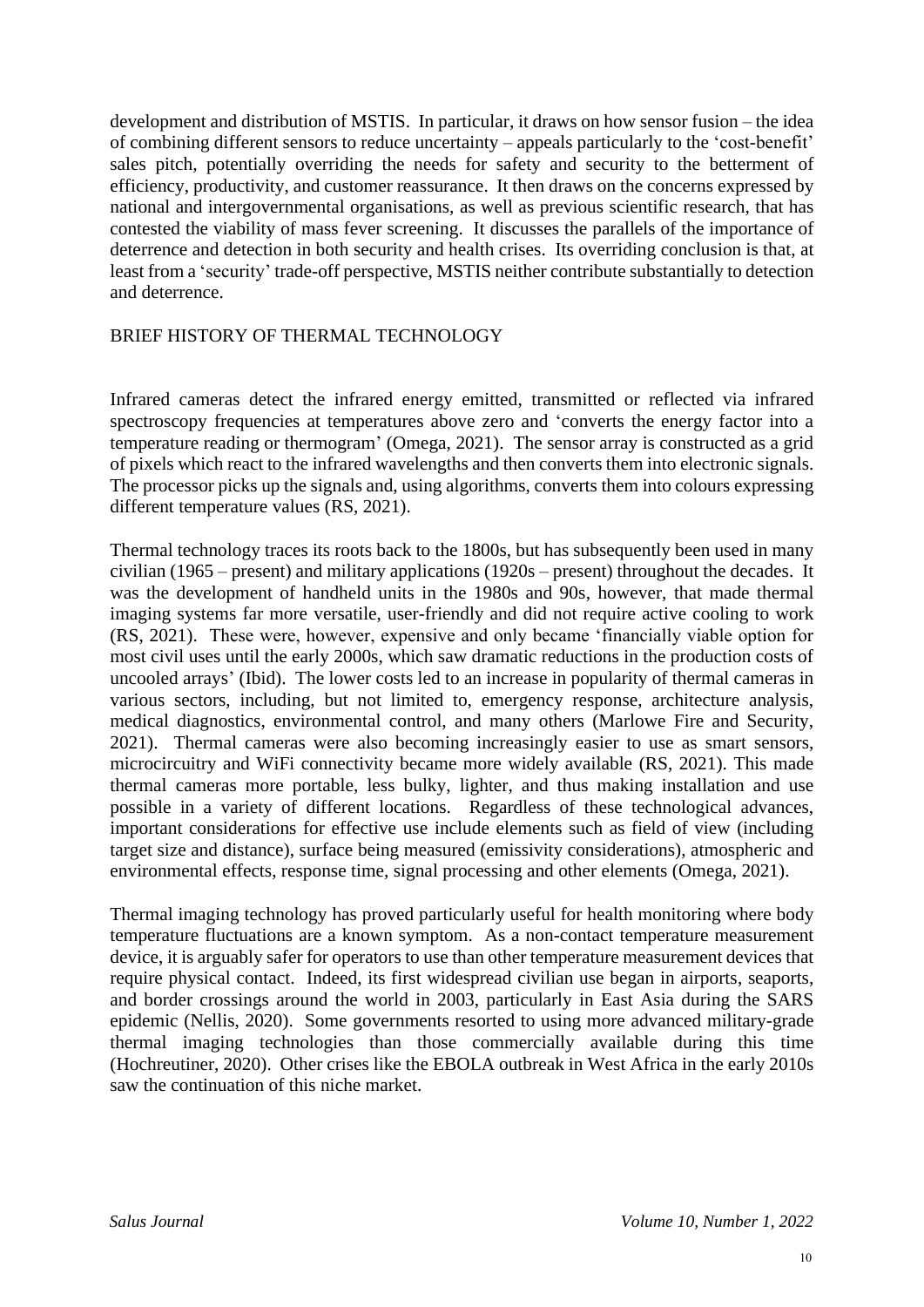# THE COVID 19 PANDEMIC AND THE IMPORTANCE OF PERFORMANCE

While the SARS and EBOLA outbreaks were almost exclusively confined to continental regions, the COVID-19 pandemic has hit almost everywhere on the globe. Consequentially, the demand for thermal-imaging equipment has grown exponentially, due mostly to increasing adoption at airports (Research and Markets, 2020). Leading specialist companies registered up to 700% increase in demand (Hall, 2020), and 'non-traditional' sectors, like restaurants, factories, railway stations, retailers, and various other businesses, desperate to get their businesses functioning during exceptionally low footfalls and social distancing challenges, have invested in thermal imaging cameras.

Despite their popularity, and despite their use during other crises, thermal cameras had not been approved as a medical device by some health sectors. Nevertheless, at the early stages of the COVID-19 pandemic, it was encouraged by national government bodies (for example the U.S. based Centers for Disease Control and Prevention and the Food and Drug Administration) to use these devices where suitable, including in traditional and non-traditional sectors, many of which were 'high-risk' areas. Deemed better than self-reporting, other national bodies relaxed regulations on infrared cameras to widen access to the technology and allowed employers to screen workers and visitors with limited ethical barriers, such as right to privacy. Some independent organisations, like Big Brother Watch (2020), argued that this was an excuse to widen surveillance practices at workplaces.

However, the method of scanning and the quality of the equipment, was one important detail that companies and consumers must have to consider. Some advanced, if quite expensive, systems were better able to detect symptoms, such as those with high pixel rate. Thermal scanners were also more effective if the person being scanned was standing in front of the camera for period of time, with headwear off (hats, sunglasses etc (Food and Drug Administration (FDA, 2021)), and ideally having not just arrived from areas with contrasting temperatures. The most accurate temperature can be made by focusing on the eye ducts of the face whilst the person being scanned is standing still.

With notable advances in artificial intelligence (AI), some companies have sought to speed up this process. While AI has known advantages in certain systems and in different sectors, for thermal screening, it has been argued that using such systems for accurate mass screening would require >12 megapixels, 'which does not exist today' (Field, 2020). According the FDA, the most accurate way of measuring the tear duct requires a minimum of 3 X 3 pixels to 5 X 5 pixels, but this must be used in front of the person being scanned (FDA, 2021). The recommended distance is important, as moving the camera from 0.5 meter to 6.0 meter away from the subject will result in a temperature drop of about 2 degrees Celsius, which could lead to a greater than 50% uncertainty (Tarin, 2021). Without using the camera positioned the correct ways, as other sections of the head and face typically provide lower temperature readings(Ace, Honovich, and Rollet, 2020). Above all, there have been no previous large-scale independent clinical trials to assess the accuracy mass screening systems at different sites (Pike, 2020; European Commission, 2019; Mouchtouri et al, 2019; ECRI, 2020; Glaser, 2020; Simonite, 2020).

On top of false positives, false negatives are increased due to the fact that most people with COVID-19 are asymptomatic or only have mild symptoms that would not show any anomalies. Anomalies are also difficult to accurately detect in large groups of people (Hall, 2020). Other factors that contribute to the problem (false positives, false negatives) are issues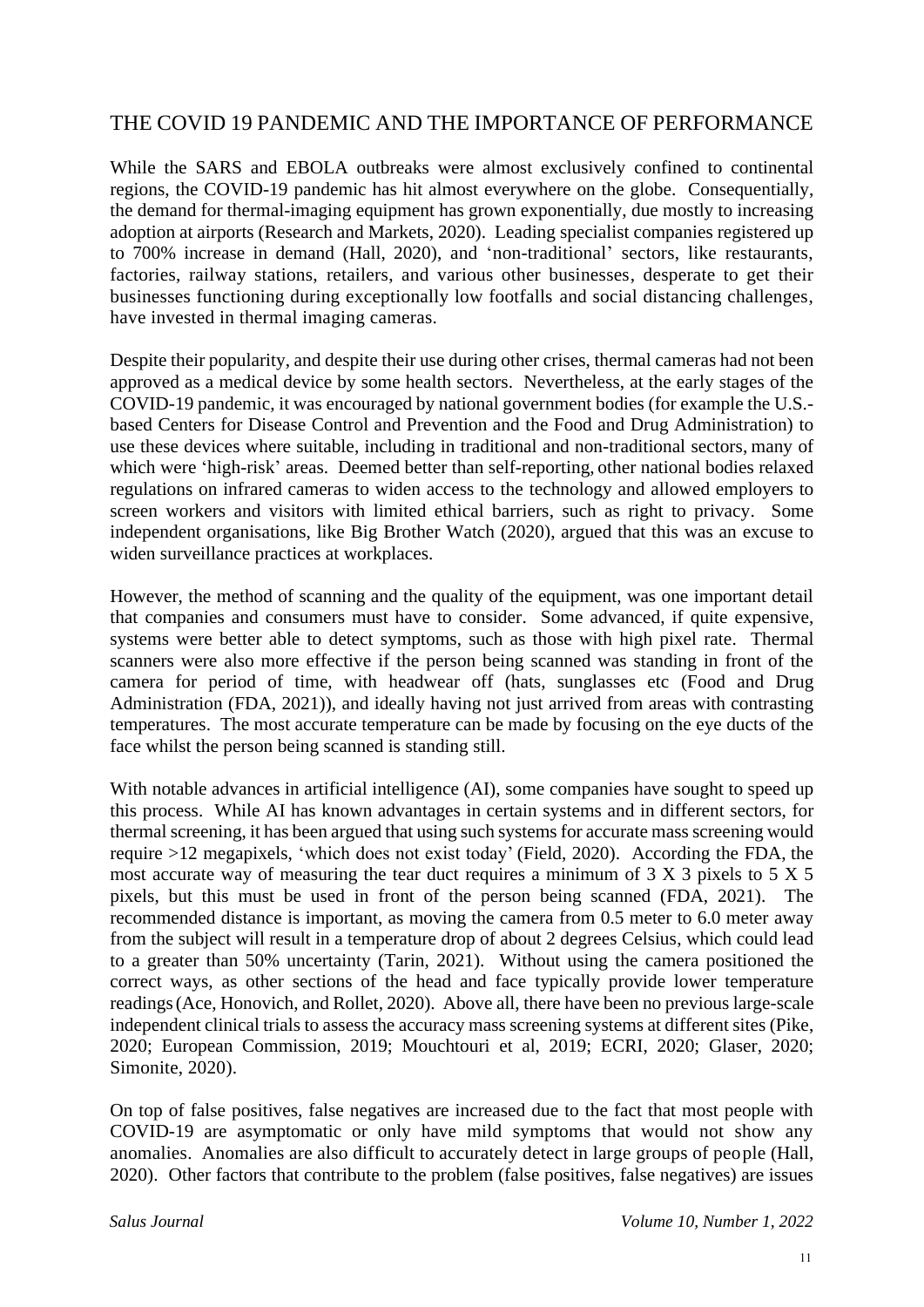that might lower or elevate temperature. This includes physiological stress, sweating, not using a reference black body for calibration, using the wrong camera, and subject motion (Tarin, 2021). There is also a 'very real risk of involuntary quarantines and/or harassment' (Guariglia and Quintin, 2020; Big Brother Watch, 2020). In one study using thermal systems at airports, people flagged by systems were found to have mild illnesses, such as colds or the flu (Reader, 2020)

While the effectiveness of thermal cameras picking up elevated temperature using the 'slow and careful' approach has been widely documented (detection), the deterrence, overtness or 'performative' value (queuing, standing in front of camera and an operator) is also intuitively beneficial. On the contrary, the 'performative' value of MSTIS is arguably less effective since the subjects are not standing still in front of the cameras, and because the cameras are less intrusive, even covertly used by inattentive, unmanned, or out-of-sight operators from various distances.

Therefore, the question is, how could such a fallible fusion be justified during a global pandemic? To what extent does economics play in this unique exchange between demand and solution? To what extent does the promises of digitalism influence rational choices when the balance between the economy and business continuity collides with the general safety of citizens? While the trade-offs for businesses using such systems is obvious, these trade-offs are out of step with well-known security paradigms, that the risks and fallibilities of such measures must match with or be outweighed by the rewards (Scheier, 2003).

# THE COST-BENEFIT PITCH FOR MSTIS AND THE 'REASSURANCE MECHANISM'

The cost-benefits of MSTIS during a pandemic of highly contagious virus from a business perspective are manifold even if the health screening benefits are superficial.

From a business perspective, the first point is the issue of efficiency, that handheld thermometers could be cheaper and work in certain locations, for example where there are streams of people arriving at one entrance (Harwell, 2020). The 'rapid' approach means people do not have to stop (Simonite, 2020). It was also argued that automating the work will reduce staff needs and can be done at any time of the day from multiple locations from a central command centre (Hochreutiner, 2020), with silent alarms and colour alarms when fever was detected (Marlowe Fire and Security, 2021).

Another promise of automation is reduced chances of human error by avoiding detection lapses resulting from inattention (Ibid). The speed of detection 'means people have no reason to adapt their behaviour as they enter a facility' (Sims, 2020). Other selling points for some mass screening systems was that they were 'easy and quick to install' (Sims, 2020), and that they could store data (or 'evidence') (Marlowe Fire and Security, 2021). Finally, due to heightened screening measures, airports and other businesses experienced issues with long queues. Queuing could be counterproductive for limiting the spread of the virus, but similarly detrimental for ordinary corporate functions. Other, product-specific claims, almost exclusively from sectors not traditionally involved in health screening technologies, and which are highly dubious based on previous and present research data, are expanded below.

Athena Security (specialises in gunshot detection) and Feevr (owned by X.Labs – weapons company that specialises in weapons detection) argued that their Fever detection systems 'could help make the difference between a safe workplace and a dangerous outbreak' (Glaser, 2020).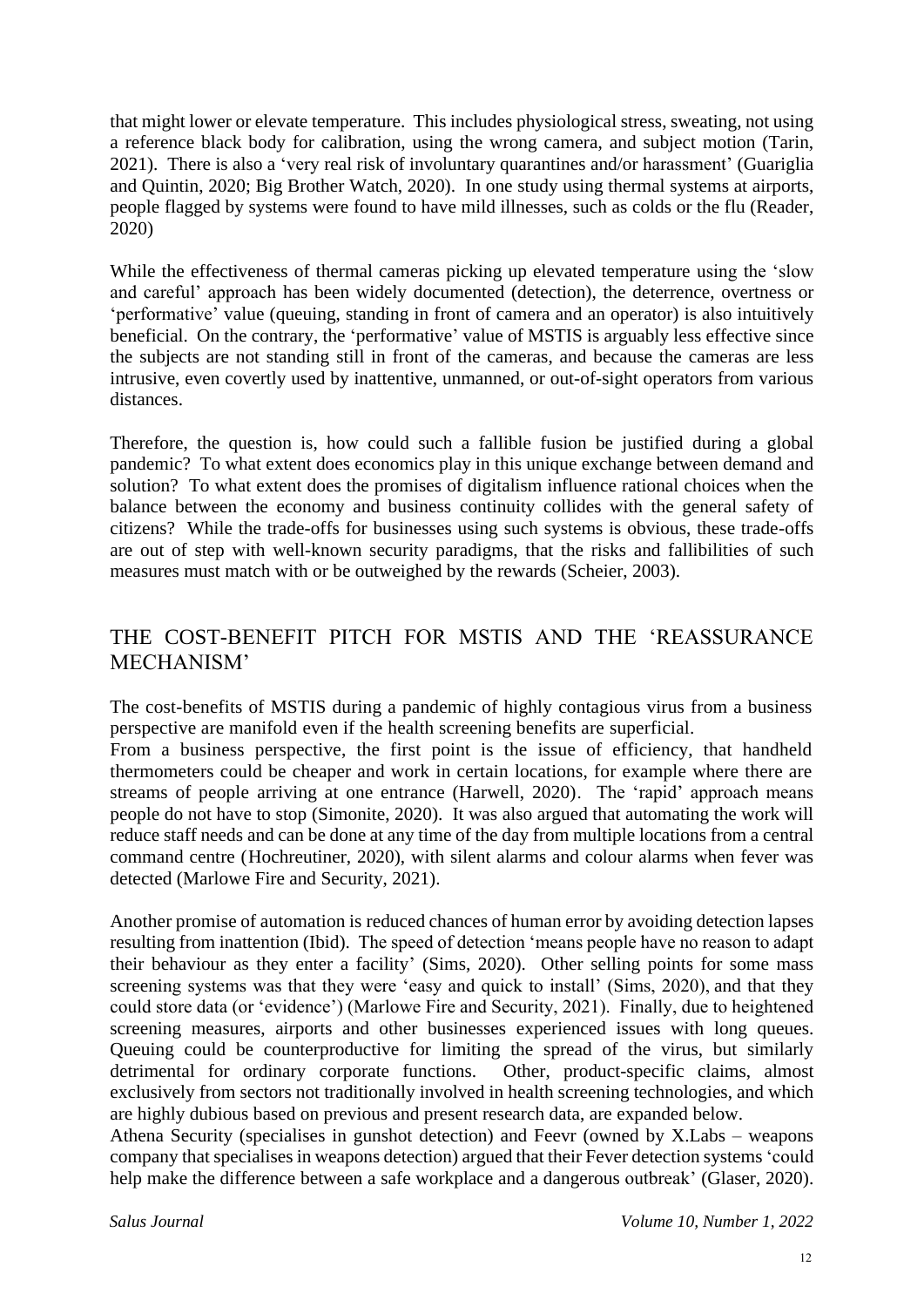Dahua (from fire sector) reportedly claimed that its systems which are normally used for fire detection, electrical substations, and border crossings can detect fevers with 'pinpoint accuracy' (Ace, Honovich, and Rollet, 2020). Despite the distance between a person standing in front of a camera being very important for an accurate reading of temperature, drone company Draganfly fitted their drones with questionable thermal technology, and reportedly sold thousands of units (Gershgorn, 2020).

Other companies not traditionally from health screening sectors promised different capabilities for mass screening. Three companies Zyter, Verizon, and Hope Wish Photoelectronics Technology Co stated that their cameras could detect 'temperatures of up to six individuals from 20 feet away as they walk into a stadium' (Biddle, 2021). Telecommunications company Vodaphone UK argued that its newly launched Heat Detection Camera could accurately detect (within +/- 0.3 degrees) the temperatures of '100 people per minute' (Hall, 2020). Security contractors Corps Security stated that their camera could scan up to 16 faces per second (Sims, 2020). Energy company Clearway argued that its mass screener could monitor the temperature of 30 individuals 'where there was a constant flow of people' (Clearway, 2020). Other companies, such as Arup Group, made no specific references to how many people could be scanned per second or minute with their systems, but claimed 'precise' forehead measurements 'for individuals wearing any kinds of headgear' (Chen, 2020).

The issue with MSTIS has not gone without debate during the global pandemic. As stated by one specialist: "What is the intended purpose of temperature scanning?" "Are you just deploying this gear for 'feel good' needs, or are you truly looking to measure and eliminate feverish people?" (Field, 2020). Some might question whether the feeling of public confidence and the economic gains override the safety of society – *the lesser of two evils*, i.e. that people will suffer harder and longer if businesses go bankrupt, so (dis)proportional risk is justified. But what if proportional risk is implemented deceptively? The feeling of reassurance on the consumer side may be erroneously over-trustful of companies, including airports, to ensure their own safety. A poll at the early stages of the pandemic in the United States found that 84 percent of respondents favoured mandatory health screenings to enter public places (The Harris Poll, 2020), which demonstrates that passengers believed that such measures were appropriate and proportionate. Indeed, in light of Schneier's theory of 'Security Theatre,' the visible, scientific-looking demonstration that safety is taken seriously can be misleading for consumers but cost-effective – even reputation-enhancing – for companies using them (Schneier, 2003). "You can deploy and tell people that you are doing the right thing by measuring their temperature. They won't know if it's true or not, of course, but they may feel better about going to your facility" (Field, 2020).

Evidence suggests that this 'reassurance mechanism' works, and in indeed many businesses employed the 'slow and careful' approach to fever screening (involving queuing, being stopped and scanned, and sometimes filling a questionnaire) with advanced systems. But MSTIS do not provide this 'theatre' or 'performance,' as those being in some cases covertly scanned by unmanned systems are not making the same calculations about whether they will get 'caught.' Indeed, some companies selling 'slow and careful' systems pointed to the psychological deterrent (see for example: Forziati, 2021), but the author has not found the same benefits expressed by companies selling mass screening technologies.

Deterrence is important for those with known symptoms. A Technical Advisory Group for the Welsh government, for example, found that 21% of people in their study would get on a plane despite having coronavirus symptoms. Considering that there was evidence one infected person on a flight could transmit the disease to other passengers throughout the plane (Technical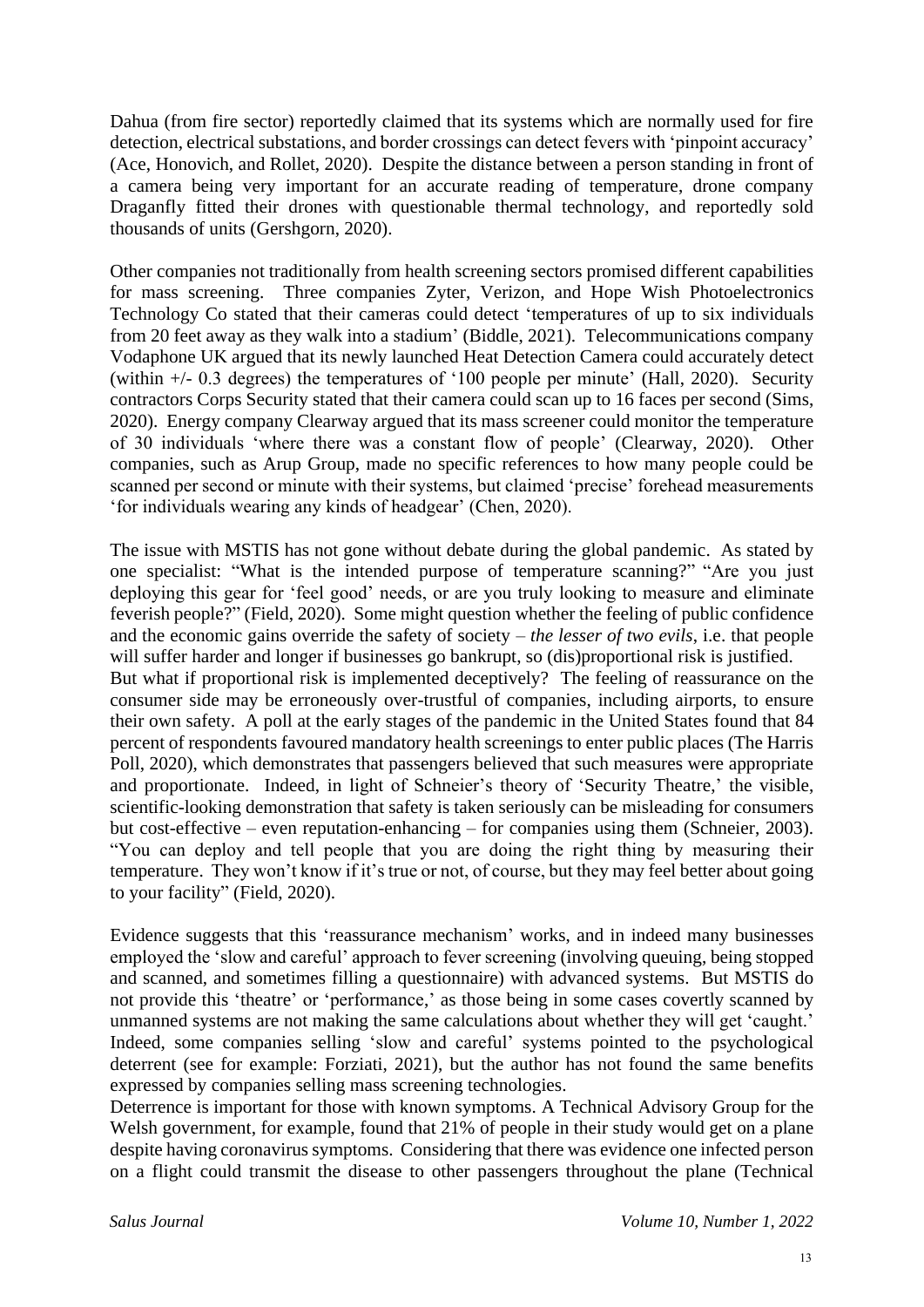Advisory Group, 2021), it is therefore very important for this sector use all means necessary to stem the spread.

Despite the reassurance it brings, and the deterrence factor, the principle issue with the widespread use of thermal cameras for the purpose of surveillance of the COVID-19 pandemic is that there have been no independent tests to verify their suitability (Ace, Honovich, and Rollet, 2020). Some argue that this 'has allowed manufacturers to tout products meant for body/fire detection as a fever solution, or falsely claim pinpoint accuracy at long distances' (Ibid). Thus, not only was the lack of verification and oversight exploited as a loophole; it is the versatility and malleability of a technology – thermal imaging in this case – that makes entrepreneurial practices more agile, rapid, and potentially exploitative.

## MIXED MESSAGING FROM GOVERNMENTAL ORGANISATIONS

Mixed messaging from various organisations has, however, exacerbated the issue. Before the pandemic, the WHO recommended airports to use health screening (if used appropriately), then they changed their mind (Hall, 2020; Field, 2020), cautioning that fever monitoring en mass was not scientifically possible with the available technologies of today. Nevertheless, there were further mixed messages (the ISO and FDA) from governmental and intergovernmental organisations, whilst other organisation expressed scepticism (European Aviation Safety Agency, and the UK Government) (Pike, 2020; Simonite, 2020).

The UK government stressed that those who sell thermal imagining systems which directly relate to COVID-19 diagnosis will be subject to enforcement action. 'Products which the manufacturer claims are intended for screening for COVID-19, or fever-like symptoms, would be regarded as medical devices and regulated by the [Medicines and Healthcare products Regulatory Agency]' (U.K. Government, 2020). The government's Scientific Advisory Group for Emergencies also advised that there should be no requirement for temperature screening before passengers fly to enter, depart from, or fly within the country (Goodwin and Alvarez, 2020). Similarly, the European Aviation Safety Agency found that between 1% and 20% of passengers with a fever will be missed by thermal screening equipment (Ibid). The European Centre for Disease Prevention and Control also found that thermal scans of travellers, followed by additional screening including questions about symptoms like coughing and difficulty breathing, failed to identify up to 75% of those infected (Pressman, 2020).

The consequences of companies selling defective systems on the spread of the COVID-19 virus is impossible to measure. There is no data indicating which sectors bought what systems ('slow and careful' systems *or* mass screening systems), but generalist information points to airports (Goodwin and Alvarez, 2020) and places with high footfalls, many places – likely indoor places – where contagion is most likely.

## **Discussion**

The COVID-19 pandemic created many hybrid situations in which security paradigms fuse with health, safety, and economic considerations. Indeed, there have been numerous calls for interdisciplinarity in health sciences (Kivits, Ricci, and Minary, 2019), and whilst cyber security and critical theoretical studies (privacy, surveillance capitalism) have long marriages with health disciplines, other traditional 'applied' security perspectives approaches have not been considered in questions about such trade-offs.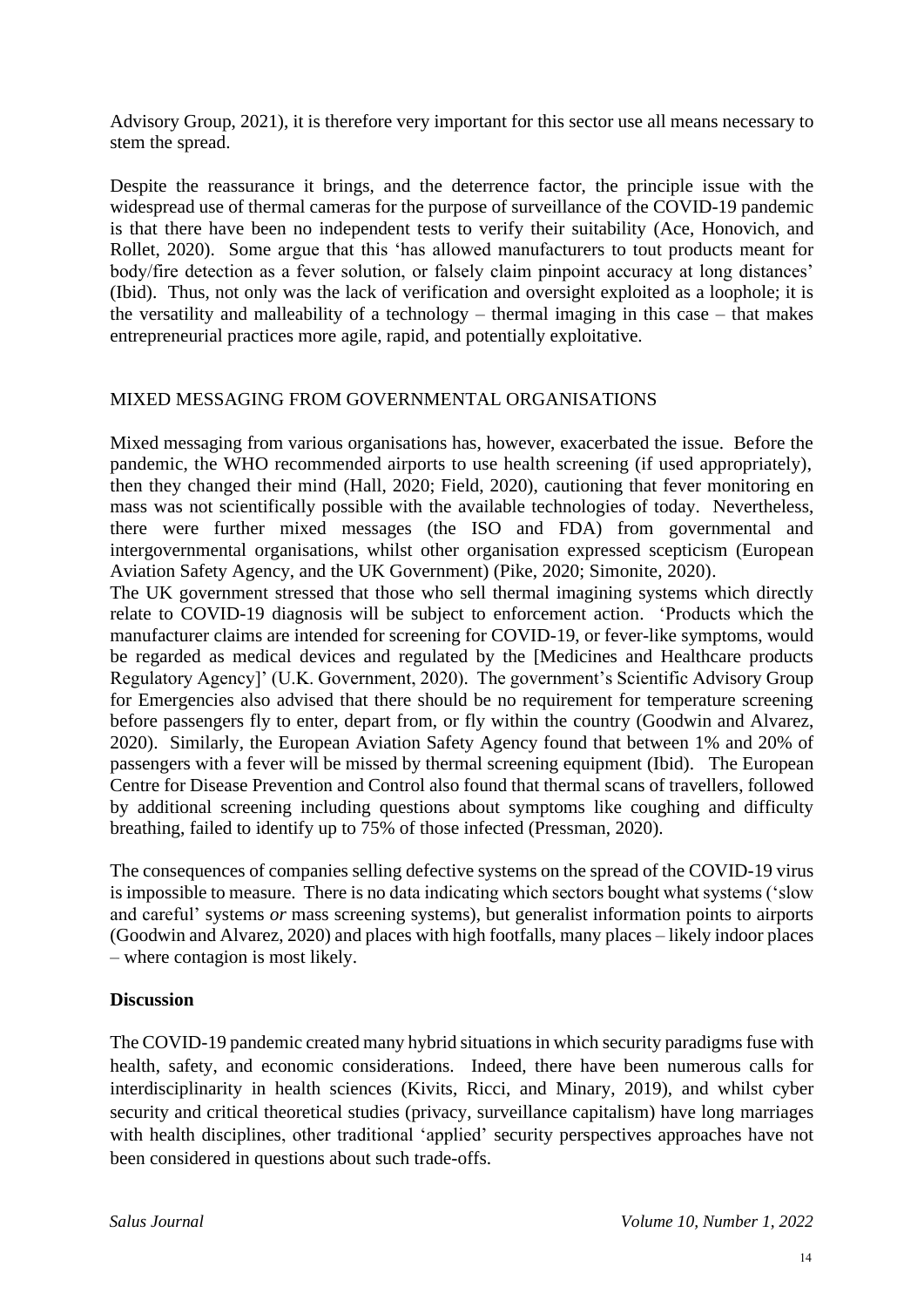There are odd parallels between the COVID-19 pandemic and the shocking terrorism events of September 11, 2001. A sudden crisis demanded rapid technological solutions at various ports, a crisis that put significant economic strain on certain sectors, and still inconveniences consumers to this day. Some solutions, such as computer-based systems, were overly complex or technologically flawed, but may have been effective as a deterrence if only used as a 'security demonstration' (Schneier, 2003). The successes and failures of temperature screening during the SARS epidemic could have drawn similar lines between 'falling back on what you know' (Ibid, p.111), or trying new complex systems without sufficient evidence about their effectiveness. Even with known flaws, the deterrence trade-off of MSTIS does not provide an equilibrium of safety.

There are many other issues with MSTIS that are not explored here. Indeed, deterrence is not the only issue with MSTIS; the issue of AI may actually make response to high temperature readings much more difficult and complex. Schneier writes that '[d]etection is useless without response' (2003, 167). MSTIS monitoring numerous people is flawed if operators are overwhelmed. If a probability of 1 in 5 people with symptoms in a population of high infection rates are walking past cameras in their hundreds, how can there be an effective response? Schneier also argues that most security decisions are complicated and involve multiple players with their own subjective assessments of security. Most of these players have different agendas and power relationships which often have 'nothing to do with security.' 'The question isn't which system provides the optimal security trade-off – rather, it's which system provides the optimal security trade-off for which players' (2003, p. 33). With such logic, deconstructing the agendas of all parties involved in the process of temperature screening at businesses with high footfalls, we can conclude that profit, a (misguided) sense of moral duty, the staff, and the consumer, all have roles to play in these trade-offs. Hijacking a plane will have serious consequences for all involved, but given the asymptomatic issues with the COVID-19 virus, no one is responsible when a system fails in detection, deterrence, and response.

### **CONCLUSIONS**

Fundamentally, whilst the ambition to provide a cost-effective system to businesses struggling with the global pandemic might be well intentioned, operating in a world of 'open societies' where allowing some personal freedoms (in the West) demands technological solutions (Kitchin, 2020), from the evidence it seems that non-specialist companies are acting exploitatively by targeting industries, perhaps ignorant of specification requirements of thermal imaging systems, that are desperately looking for ways to save their business, and in turn, save jobs and livelihoods. Whilst their effectiveness has been vehemently contested by governmental organisations and industry leaders, MSTIS are still openly marketed today. The discussion here does not necessary add anything particularly substantive to ongoing criticisms of AI and big data. Indeed, it has consistently been argued that 'voluminous streams of real-time data […] are often noisy and messy, with gaps, errors, biases, and inconsistencies that prompt questions of veracity (accuracy and precision) and reliability (consistency over time)' (Kitchin, 2014). But where deterrence and detection values are low, it leads us to question how mass screening thermal technologies contribute to 'security theatre' that supposedly works in other areas such as counter-crime and counterterrorism. The article finds that whilst more effective 'slow and careful' thermal screening could deter people who think they might have symptoms of COVID-19 from entering a business premises,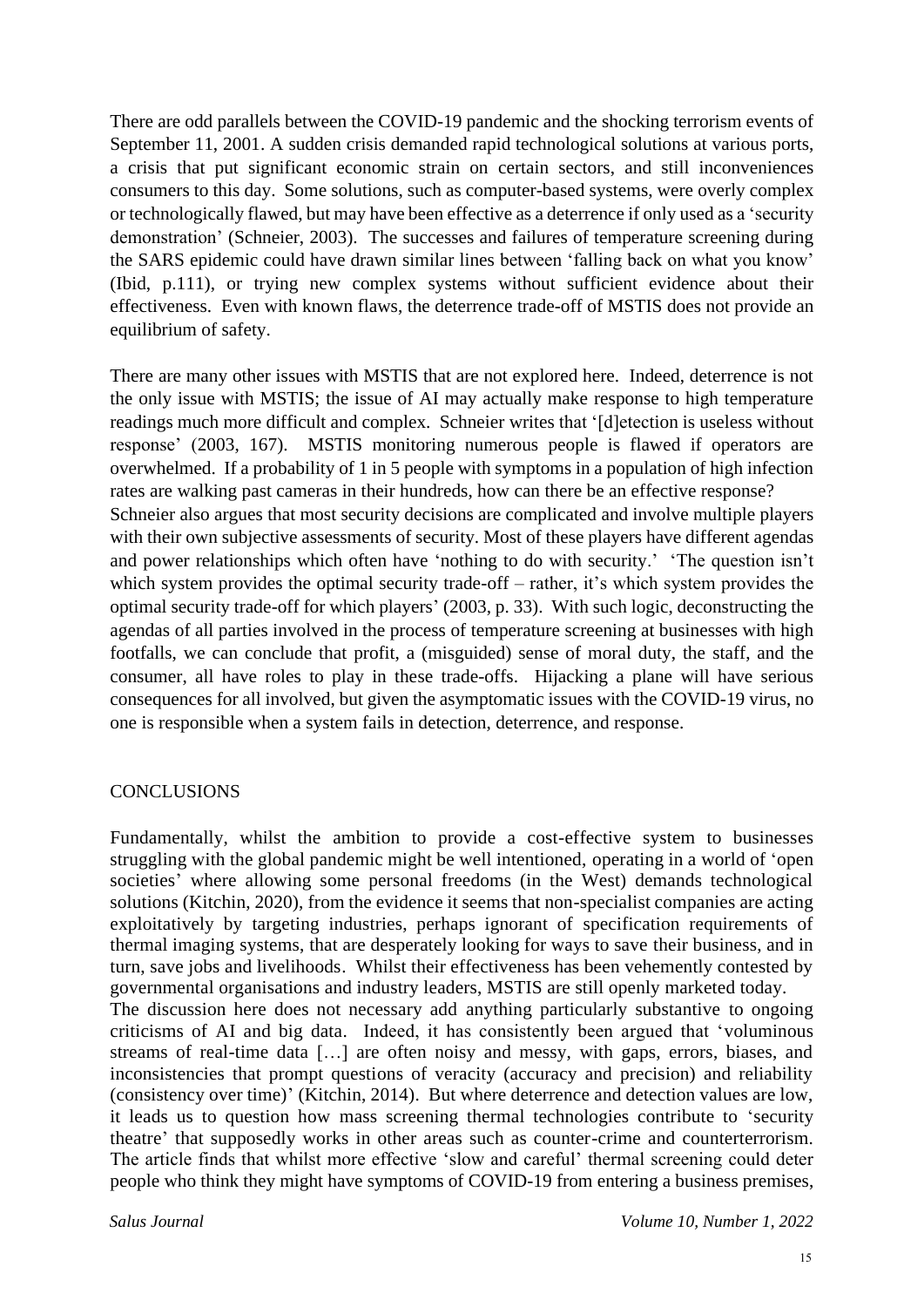mass screening does not. This means that mass temperature checks are both ineffective in both detection and deterrence, ultimately contributing to the spread of infections and the relinquishing of responsibility.

### **REFERENCES**

- Ace, E., and Honovich, J., and Rollet, C. (2020). Detecting Coronavirus Fevers With Thermal Cameras. *IPVM*. Retrieved at:<https://ipvm.com/reports/thermal-wuhan>
- Biddle, S. (2021). Verizon's NFL Covid-19 screening cameras are based on bad science and questionable Chinese hardware. *The Intercept*. Retrieved at: https://theintercept.com/2021/03/03/covid-verizon-nfl-fever-thermal-imaging/
- Big Brother (2020). Big Brother Watch tells airports to drop thermal surveillance [Press Release]. *Big Brother Watch*. Retrieved at: [https://bigbrotherwatch.org.uk/2020/06/big-brother-watch-tells-airports-to-drop](https://bigbrotherwatch.org.uk/2020/06/big-brother-watch-tells-airports-to-drop-thermal-surveillance-2/)[thermal-surveillance-2/](https://bigbrotherwatch.org.uk/2020/06/big-brother-watch-tells-airports-to-drop-thermal-surveillance-2/)
- Chen, M. (2020). AI-powered thermal imaging tool for temperature screening. *Arup Group*. Retrieved at: [https://www.arup.com/news-and-events/ai-powered-thermal-imaging](https://www.arup.com/news-and-events/ai-powered-thermal-imaging-tool-for-temperature-screening)[tool-for-temperature-screening](https://www.arup.com/news-and-events/ai-powered-thermal-imaging-tool-for-temperature-screening)
- Clearway (2020). Body Temperature Detection Camera. Retrieved at: <https://www.clearway.co.uk/our-services/body-temperature-detection-camera/>
- ECRI (2020). Infrared Temperature Screening to Identify Potentially Infected Staff or Visitors Presenting to Healthcare Facilities during Infectious Disease Outbreaks. Retrieved at: https://assets.ecri.org/PDF/COVID-19-Resource-Center/COVID-19-Clinical-Care/COVID-ECRI-HTA-Temperature-Screening-2.pdf
- European Commission (2019). Entry and exit screening methodology. Presentation slides, University of Thessaly, 30-31 January. Retrieved at: https://www.healthygateways.eu/Portals/0/plcdocs/10- Screening\_methodology\_\_based\_on\_the\_results\_of\_bibliographic\_review.pdf
- Field, K. (2020). Crowd temp screening is a joke, one tech expert says. *Fierce Electronics*. Retreived at: [https://www.fierceelectronics.com/sensors/crowd-temp-screening-a](https://www.fierceelectronics.com/sensors/crowd-temp-screening-a-joke-one-tech-expert-says)[joke-one-tech-expert-says](https://www.fierceelectronics.com/sensors/crowd-temp-screening-a-joke-one-tech-expert-says) [comments from Jack E. Gold, President and Principal Analyst of J.Gold Associates, LLC].
- Forziati, A. (2021). What To Do With Those Temperature Screening Solutions Post-COVID. *My Tech Decisions*. Retrieved at: [https://mytechdecisions.com/facility/temperature](https://mytechdecisions.com/facility/temperature-screening-solutions-post-covid/)[screening-solutions-post-covid/](https://mytechdecisions.com/facility/temperature-screening-solutions-post-covid/)
- Gershgorn, D. (2020). Infrared Cameras Could Be the New CCTV. *One Zero*. Retrieved at: https://onezero.medium.com/infrared-cameras-could-be-the-new-cctv-b4c79ede310e
- Glaser, A. (2020). 'Fever detection' cameras to fight coronavirus? Experts say they don't work. *NBC News*. Retrieved at: [https://www.nbcnews.com/tech/security/fever-detection](https://www.nbcnews.com/tech/security/fever-detection-cameras-fight-coronavirus-experts-say-they-don-t-n1170791)[cameras-fight-coronavirus-experts-say-they-don-t-n1170791](https://www.nbcnews.com/tech/security/fever-detection-cameras-fight-coronavirus-experts-say-they-don-t-n1170791)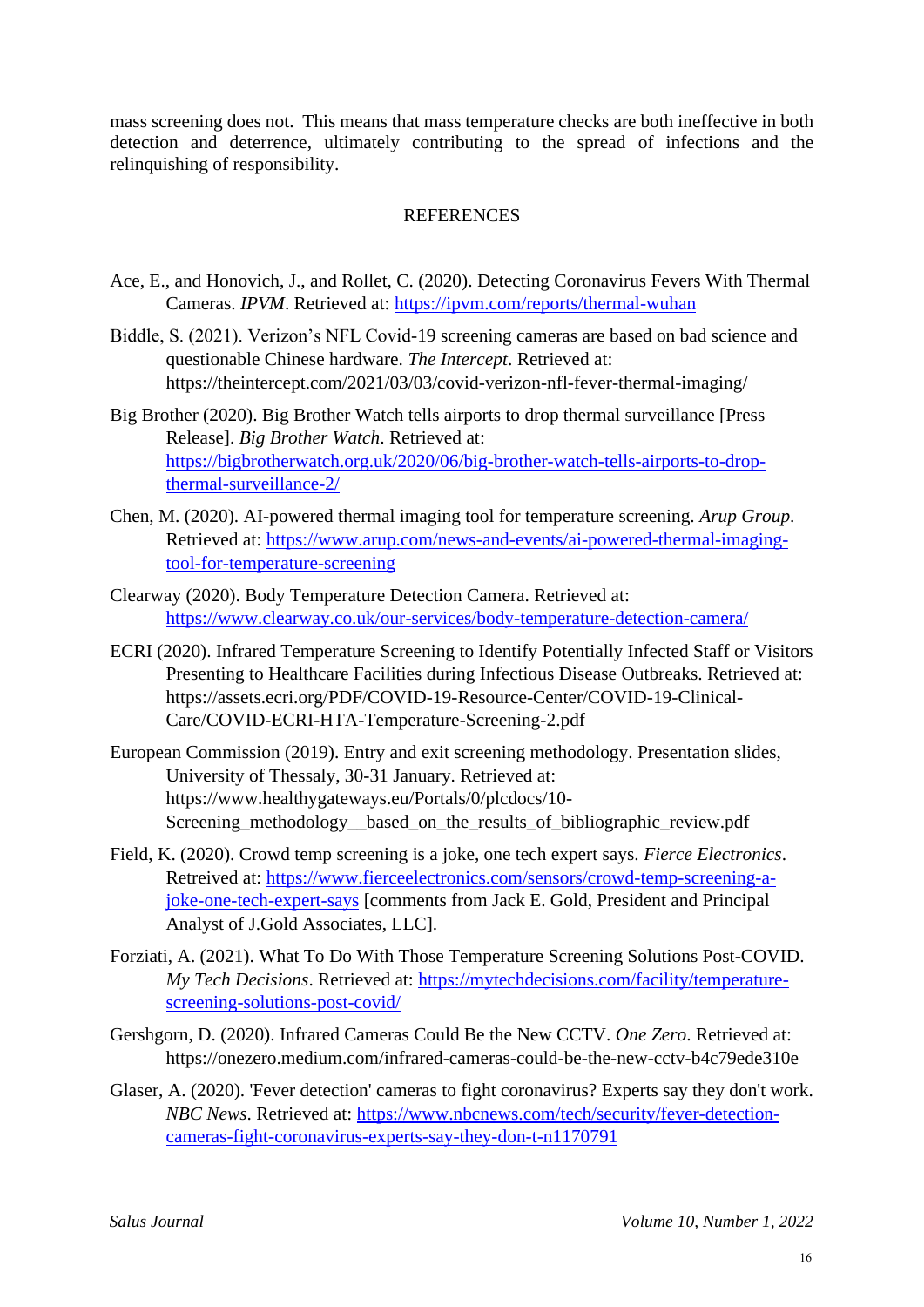- Goodwin, B., and Alvarez, L. M. (2020). Airports deploy thermal cameras to control Covid-19, science suggests it's merely 'safety theatre'. *Computer Weekly*. Retrieved at: https://www.computerweekly.com/news/252485233/Airports-deploy-thermalcameras-to-control-Covid-19-science-suggests-its-merely-safety-theatre
- Guariglia, M., and Quintin, C. (2020). Thermal Imaging Cameras are Still Dangerous Dragnet Surveillance Cameras. *Electronic Frontier Foundation*. Retrieved at: https://www.eff.org/deeplinks/2020/04/thermal-imaging-cameras-are-still-dangerousdragnet-surveillance-cameras
- Hall, J. (2020). Can thermal imaging take the heat out of the coronavirus crisis? *IFSEC Global*. Retrieved at: [https://www.ifsecglobal.com/global/thermal-imaging](https://www.ifsecglobal.com/global/thermal-imaging-coronavirus-crisis/)[coronavirus-crisis/](https://www.ifsecglobal.com/global/thermal-imaging-coronavirus-crisis/)
- Harwell, D. (2020). Thermal scanners are the latest technology being deployed to detect the coronavirus. But they don't really work. *The Washington Post*. Retrieved at: https://www.washingtonpost.com/technology/2020/05/11/thermal-scanners-are-latesttechnology-being-deployed-detect-coronavirus-they-dont-really-work/
- Hochreutiner, C. (2020). How smarter AI-powered cameras can mitigate the spread of Wuhan Novel Coronavirus (COVID-19), and what we've learned from the SARS outbreak 17 years prior. *Anyconnect Academy*. Retrieved at: https://anyconnect.com/blog/smartthermal-cameras-wuhan-coronavirus
- Kitchin, R. (2014). The Data Revolution: Big data, Open data, data infrastructures and their consequences. Sage. In Kitchin, R. (2020). Civil Liberties or Public Health, or civil liberties and public health? Using surveillance technologies to tackle the spread of COVID-19. Space and Polity, pp. 1-20.
- Kitchin, R. (2020). Civil Liberties or Public Health, or civil liberties and public health? Using surveillance technologies to tackle the spread of COVID-19. Space and Polity, pp. 1- 20.
- Kivits, J., Ricci, L, and Minary, L. (2019). Interdisciplinary research in public health: the 'why' and the 'how'. Journal of Epidemiology & Community Health, Vol 73, issue 12. Retrieved at: https://jech.bmj.com/content/73/12/1061
- Marlowe Fire and Security (2021). Thermal Cameras. Retrieved at: [https://marlowefireandsecurity.com/solutions/security-systems/cctv-systems/thermal](https://marlowefireandsecurity.com/solutions/security-systems/cctv-systems/thermal-cameras/?ppc_keyword=infrared%20thermal%20imaging%20camera&gclid=Cj0KCQjwupD4BRD4ARIsABJMmZ-5pk_WabBbS1wJxYdgKIw63ceCL3foG-vesoxf1OSqqTb7lPxscAIaApPoEALw_wcB)[cameras/?ppc\\_keyword=infrared%20thermal%20imaging%20camera&gclid=Cj0KCQ](https://marlowefireandsecurity.com/solutions/security-systems/cctv-systems/thermal-cameras/?ppc_keyword=infrared%20thermal%20imaging%20camera&gclid=Cj0KCQjwupD4BRD4ARIsABJMmZ-5pk_WabBbS1wJxYdgKIw63ceCL3foG-vesoxf1OSqqTb7lPxscAIaApPoEALw_wcB) [jwupD4BRD4ARIsABJMmZ-5pk\\_WabBbS1wJxYdgKIw63ceCL3foG](https://marlowefireandsecurity.com/solutions/security-systems/cctv-systems/thermal-cameras/?ppc_keyword=infrared%20thermal%20imaging%20camera&gclid=Cj0KCQjwupD4BRD4ARIsABJMmZ-5pk_WabBbS1wJxYdgKIw63ceCL3foG-vesoxf1OSqqTb7lPxscAIaApPoEALw_wcB)[vesoxf1OSqqTb7lPxscAIaApPoEALw\\_wcB](https://marlowefireandsecurity.com/solutions/security-systems/cctv-systems/thermal-cameras/?ppc_keyword=infrared%20thermal%20imaging%20camera&gclid=Cj0KCQjwupD4BRD4ARIsABJMmZ-5pk_WabBbS1wJxYdgKIw63ceCL3foG-vesoxf1OSqqTb7lPxscAIaApPoEALw_wcB)
- Mitra, B., Luckhoff, C., Mitchell, R.D., O'Reilly, G.M., Smith, D.V., Cameron, P.A., (2020). Temperature screening has negligible value for control of COVID‐19. Emergency Medicine Australasia. 32, pp. 867-869.
- Mouchtouri, V.A. et al (2019). Exit and Entry Screening Practices for Infectious Diseases among Travelers at Points of Entry: Looking for Evidence on Public Health Impact. International Journal of Environmental Research and Public Health, 16(23), doi: 10.3390/ijerph16234638.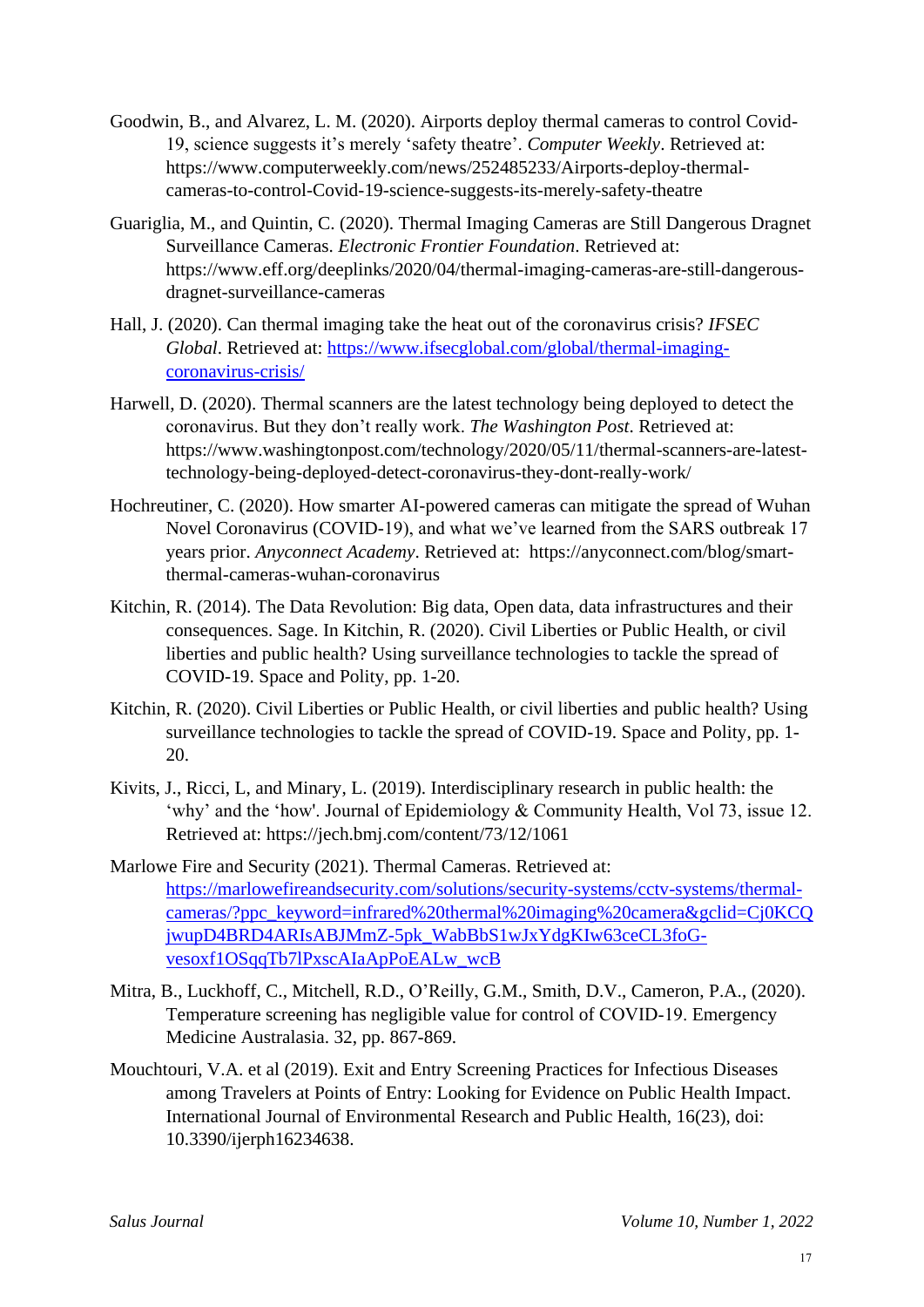- Nellis, S. (2020). As fever checks become the norm in coronavirus era, demand for thermal cameras soars. Reuters, April 9. https://www.reuters.com/article/us-healthcoronavirus-thermal-camerasfo/as-fever-checks-become-the-norm-in-coronavirus-erademand-for-thermal-cameras-soarsidUSKCN21R2SF in Kitchin, 2020, Kitchin, R. (2020). Civil Liberties or Public Health, or civil liberties and public health? Using surveillance technologies to tackle the spread of COVID-19. Space and Polity.
- Omega (2021). Infrared Camera. Retrieved at: [www.omega.co.uk/prodinfo/thermal](http://www.omega.co.uk/prodinfo/thermal-imagers.html)[imagers.html](http://www.omega.co.uk/prodinfo/thermal-imagers.html)
- Pike, C. (2020). Are thermal cameras a magic bullet for COVID-19 fever detection? There's not enough evidence to know. *The Conversation*. Retrieved at: [https://theconversation.com/are-thermal-cameras-a-magic-bullet-for-covid-19-fever](https://theconversation.com/are-thermal-cameras-a-magic-bullet-for-covid-19-fever-detection-theres-not-enough-evidence-to-know-139377)[detection-theres-not-enough-evidence-to-know-139377](https://theconversation.com/are-thermal-cameras-a-magic-bullet-for-covid-19-fever-detection-theres-not-enough-evidence-to-know-139377)
- Pressman, A. (2020). Focusing on fevers: Thermal-imaging tech is on the rise. Can it help fight the coronavirus? *Fortune*. Retrieved at: https://fortune.com/2020/04/20/coronavirus-fever-temperature-thermal-imagingcameras/
- Reader, R. (2020). Thermal cameras are terrible at exposing COVID-19. Here's why companies are buying them anyway. *Fast Company*. Retrieved at: https://www.fastcompany.com/90503493/thermal-cameras-are-terrible-at-exposingcovid-19-companies-are-buying-them-anyway
- Research and Markets (2020). Global Thermal Scanners Market (2020 to 2025) Increasing Adoption of Thermal Scanners for Screening of Coronavirus is Driving the Market. Retrieved at: [https://www.globenewswire.com/news](https://www.globenewswire.com/news-release/2020/03/06/1996481/0/en/Global-Thermal-Scanners-Market-2020-to-2025-Increasing-Adoption-of-Thermal-Scanners-for-Screening-of-Coronavirus-is-Driving-the-Market.html)[release/2020/03/06/1996481/0/en/Global-Thermal-Scanners-Market-2020-to-2025-](https://www.globenewswire.com/news-release/2020/03/06/1996481/0/en/Global-Thermal-Scanners-Market-2020-to-2025-Increasing-Adoption-of-Thermal-Scanners-for-Screening-of-Coronavirus-is-Driving-the-Market.html) [Increasing-Adoption-of-Thermal-Scanners-for-Screening-of-Coronavirus-is-Driving](https://www.globenewswire.com/news-release/2020/03/06/1996481/0/en/Global-Thermal-Scanners-Market-2020-to-2025-Increasing-Adoption-of-Thermal-Scanners-for-Screening-of-Coronavirus-is-Driving-the-Market.html)[the-Market.html](https://www.globenewswire.com/news-release/2020/03/06/1996481/0/en/Global-Thermal-Scanners-Market-2020-to-2025-Increasing-Adoption-of-Thermal-Scanners-for-Screening-of-Coronavirus-is-Driving-the-Market.html)
- Reuters. (2020). Emirati police deploy smart tech in coronavirus fight. *Reuters*, https:// www.reuters.com/article/us-health-coronavirus-emirates-smart-hel/emirati-policedeploysmart-tech-in-coronavirus-fight-idUSKCN2260YJ, in Kitchin, R. (2020). Civil Liberties or Public Health, or civil liberties and public health? Using surveillance technologies to tackle the spread of COVID-19. Space and Polity, pp. 1-20.
- RS (2021). What are thermal imaging cameras? Retrieved at: [https://uk.rs](https://uk.rs-online.com/web/generalDisplay.html?id=ideas-and-advice/thermal-imaging-cameras-guide)[online.com/web/generalDisplay.html?id=ideas-and-advice/thermal-imaging-cameras](https://uk.rs-online.com/web/generalDisplay.html?id=ideas-and-advice/thermal-imaging-cameras-guide)[guide](https://uk.rs-online.com/web/generalDisplay.html?id=ideas-and-advice/thermal-imaging-cameras-guide)
- Schneier, B. (2003). Beyond Fear: Thinking sensibly about security in an uncertain world. Copernicus Books: New York.
- Simonite, T. (2020). Infrared Cameras Can Spot a Fever, but May Not Slow Covid-19. *Wired*. Retrieved at: [https://www.wired.com/story/infrared-cameras-spot-fever-not-slow](https://www.wired.com/story/infrared-cameras-spot-fever-not-slow-covid-19/)[covid-19/](https://www.wired.com/story/infrared-cameras-spot-fever-not-slow-covid-19/)
- Sims, B. (2020). Corps Security focuses on thermal imaging solution in bid to combat Coronavirus. *Fire Safety Matters*. Retrieved at: [https://www.fsmatters.com/Corps-](https://www.fsmatters.com/Corps-Security-launches-thermal-imaging-solution)[Security-launches-thermal-imaging-solution](https://www.fsmatters.com/Corps-Security-launches-thermal-imaging-solution)